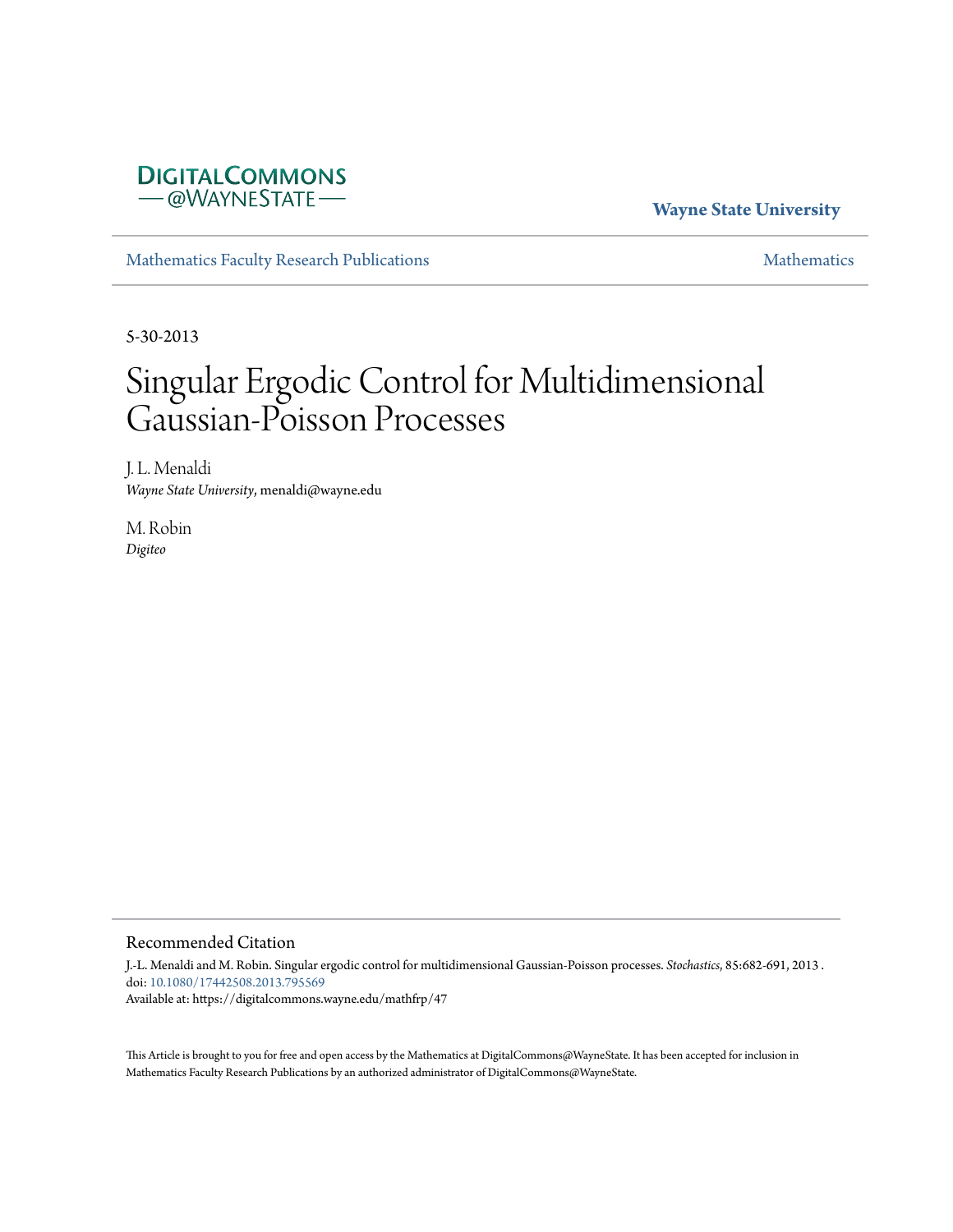## Singular Ergodic Control for Multidimensional Gaussian-Poisson Processes

J.L. Menaldi Wayne State University Department of Mathematics Detroit, Michigan 48202, USA (e-mail: jlm@math.wayne.edu)

M. Robin Digiteo Fondation Campus Paris-Saclay 91190 Saint-Aubin, France (e-mail: maurice.robin@digiteo.fr)

#### Abstract

Singular control for multidimensional Gaussian-Poisson processes with a long-run (or ergodic) and a discounted criteria are discussed. The dynamic programming yields the corresponding Hamilton-Jacobi-Bellman equations, which are discussed. Full details on the proofs and further extensions are left for coming works.

Keywords: Singular control, ergodic control, Gaussian processes, Poisson processes.

AMS Subject Classification: Primary 49J40 and Secondary 60J60, 60J75.

### 1 Introduction

We use our joint paper with Michael Taksar [9] as our starting point to extend (most of the results there) to a class of Gaussian-Poisson processes, following most of the calculation developed in [6] and [10]. Checking recent references, the reader can find that the so-called singular control has interesting applications (including in finance), but the mathematical setting has been mainly on diffusion (or Gaussian) processes on finite or infinite time horizon, and sometimes with a long-run (ergodic) criteron, but not very often, the combination of diffusion with jumps and ergodic cost. A comprehensive work is the books by Arapostathis et al. [1], Bensoussan [2], Fleming and Soner [4] and Øksendal and Sulem [11], among many others. A possible explanation is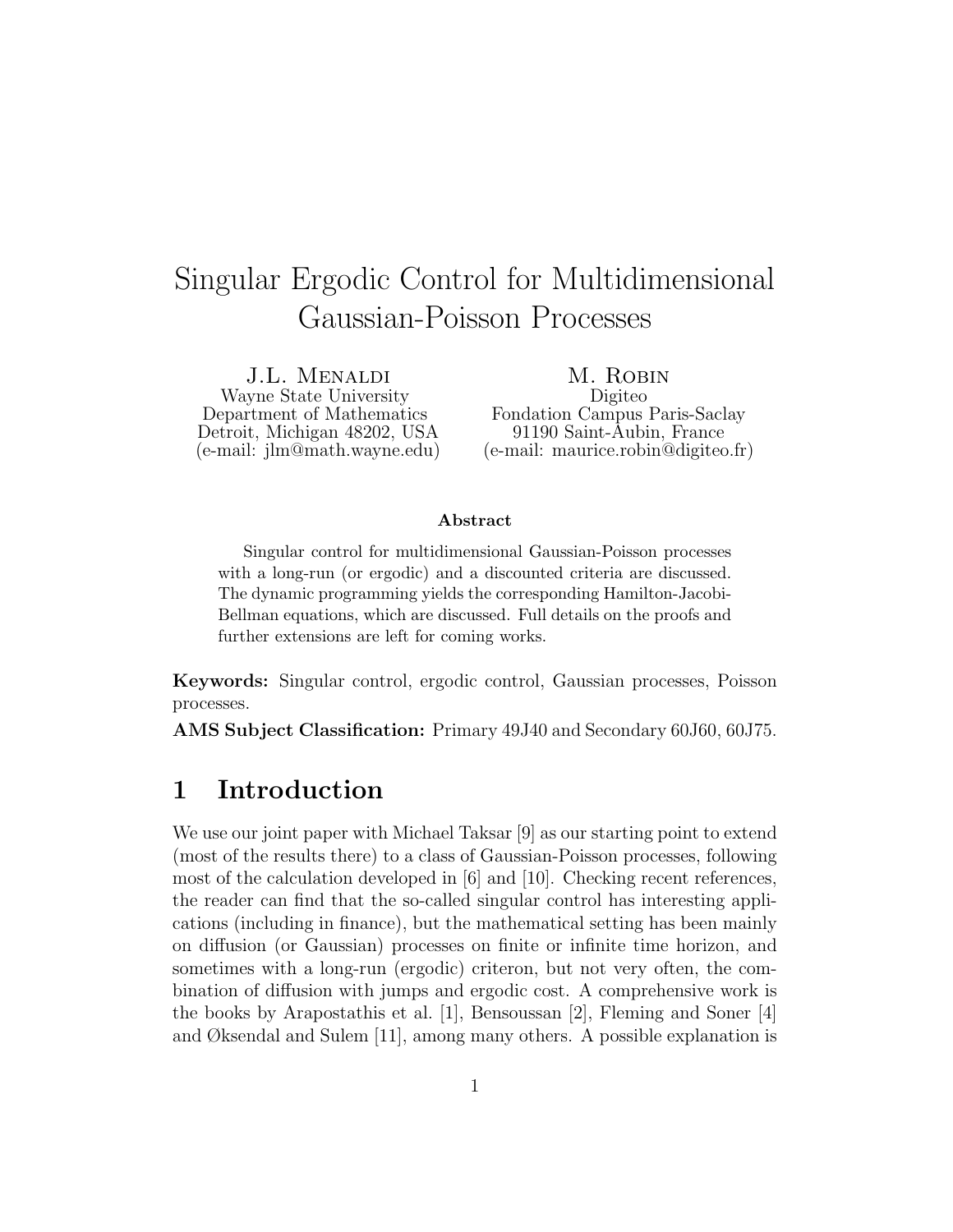the fact that suitable estimates for the transition density function related to jump-diffusion processes are more complicated and recently developed, e.g. see the book Garroni and Menaldi [5].

The "singular" control refers to the fact that the controls in the cost functional are not necessarily absolutely continuous with respect to time. Actually, we assume that the fluctuation of the stochastic system under control is described by an d-dimensional Gaussian-Poisson process  $(y(t): t \ge 0)$  with a time-varying drift, a constant diffusion matrix and jump term. The control is realized by a non-anticipating process of bounded variation  $(\nu(t): t \geq 0)$ , i.e., the state equation is the following stochastic differential equation in the Itô's sense:

$$
\begin{cases} dy(t) = (g + fy(t))dt + \sigma dw(t) + \int_{\mathbb{R}^d_*} z\tilde{p}(dz, dt) + d\nu(t), \quad t > 0, \\ y(0) = x, \end{cases}
$$
 (1)

where  $w(t)$ :  $t \geq 0$ ) is a d-dimensional standard Wiener process,  $p(dz, dt)$  is a Poisson measure in  $\mathbb{R}^d_*$  with Lévy measure  $\pi(\mathrm{d}z) = \mathbb{E}\{p(\mathrm{d}z, ]0, t]\} / t$ , and  $\tilde{p}(dz, dt) = p(dz, dt) - \mathbb{E}{p(dz, 0, t)}$  is a martingale or centered Poisson measure, and all this is realized in a filtered probability space  $(\Omega, P, \mathcal{F}(t))$ :  $t \geq 0$ , where the filtration  $(F(t): t \geq 0)$  satisfies the usual conditions. The coefficients g, f and  $\sigma$  are constant, i.e. g is a d-dimensional column vector, f and  $\sigma$  are  $d \times d$  square matrices. Adjusting the dimensions of the coefficients involved, a *n*-dimensional standard Wiener process  $(d \neq n)$  and a m-dimensional Poisson measure  $(m \neq d)$  could be used, but it seems no essential to this model.

The cost associated with the position of the process is measured by a convex nonnegative function  $h$ , and the cost of controlling is proportional to the displacement (i.e., the variation of  $\nu$ ) induced by this control. We are interested in minimizing the limiting time average expected (i.e., ergodic or long-run) cost

$$
\lambda = \inf_{\nu} \lim_{T \to \infty} \frac{1}{T} \mathbb{E} \Big\{ \int_0^T h(y(t)) \mathrm{d}t + c|\nu|(T) \Big\},\tag{2}
$$

where c is a positive real number, and  $|\nu|(T)$  denotes the total variation of  $\nu$  on [0, T). More precisely, if  $(\nu(t): t \geq 0)$ ,  $\nu(t) = (\nu_1(t), \ldots, \nu_d(t))$  is an adapted process with bounded variation (on any bounded time-interval) then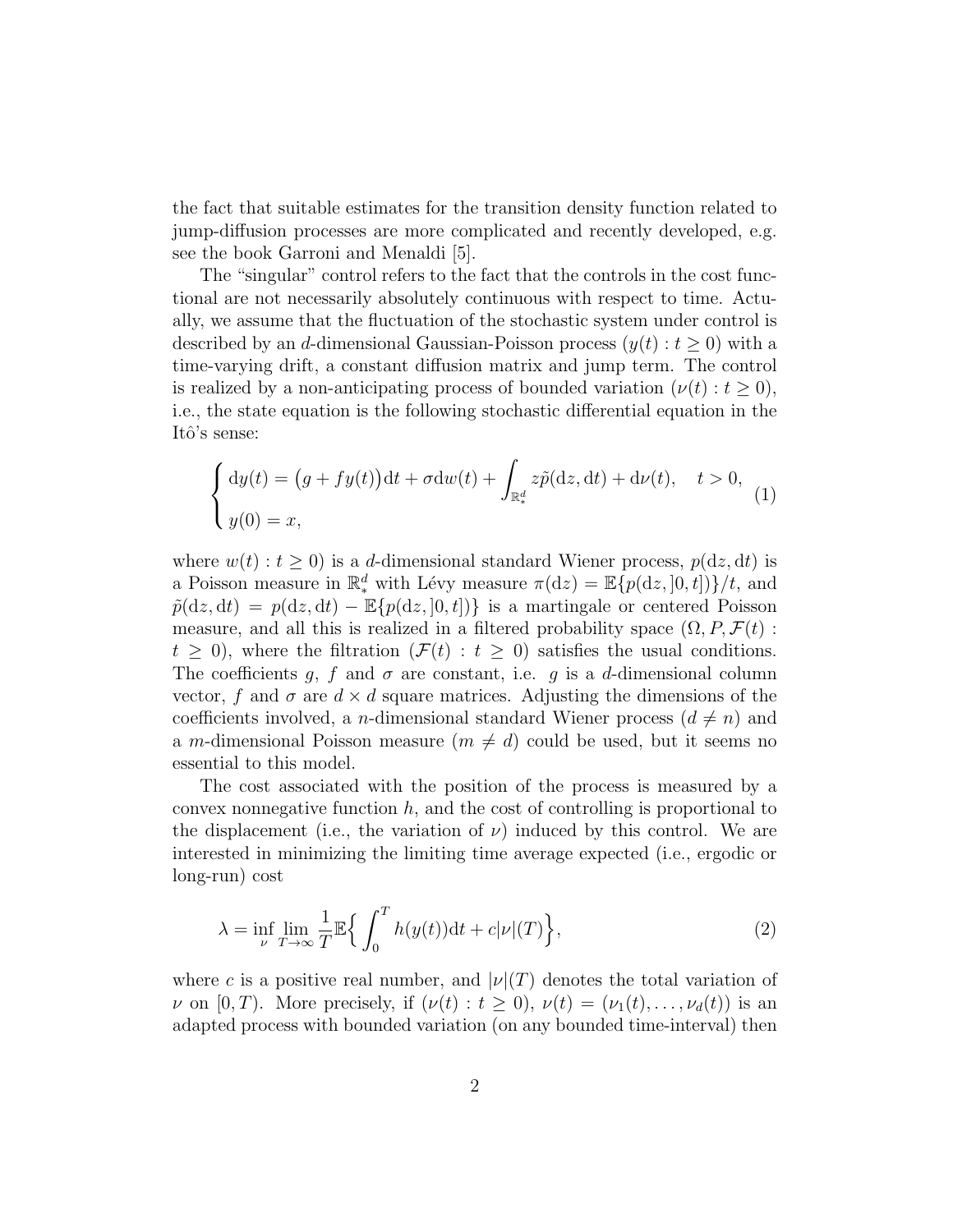the one-dimensional variation process  $t \mapsto |\nu|(t)$  is given by

$$
\begin{cases} |\nu|(T) = \sup\left\{ |\nu(t_0)| + \sum_{i=1}^k |\nu(t_i) - \nu(t_{i-1})| : \right. \\ \qquad \qquad : \ 0 = t_0 < t_1 < \cdots < t_k = T \right\}, \end{cases} \tag{3}
$$

where  $|\cdot|$  denotes the Euclidean norm in  $\mathbb{R}^d$ . Note that under the action such a control  $\nu$ , the initial condition in the stochastic differential equation (1) becomes  $y(0) = x + \nu(0)$ .

Beside the long-run cost (2), another class of infinite-horizon problems deals with the minimization of the total expected discounted cost

$$
u_{\alpha}(x) = \inf_{\nu} \mathbb{E}\Big\{ \int_0^{\infty} h(y(t)) \mathrm{e}^{-\alpha t} \mathrm{d}t + c \int_0^{\infty} \mathrm{e}^{-\alpha t} \mathrm{d}|\nu|(t) \Big\}.
$$
 (4)

If the control  $\nu = 0$  then the state equation (1) is related to the linear second-order integro-differential operator

$$
\begin{cases}\nA\varphi(x) = \frac{1}{2} \sum_{i,j=1}^{d} \left( \sum_{k=1}^{d} \sigma_{ik} \sigma_{jk} \right) \partial_{ij} \varphi(x) + \sum_{i=1}^{d} \left( g_i \sum_{j=1}^{d} f_{ij} x_j \right) \partial_i \varphi(x) + \\
&+ \int_{\mathbb{R}^d} \left( \varphi(x+z) - \varphi(x) - z \cdot \nabla \varphi(x) \right) \pi(\mathrm{d}z),\n\end{cases} \tag{5}
$$

with  $\partial_i$ ,  $\partial_{ij}$  denoting the first and second partial derivatives, and  $\nabla =$  $(\partial_1, \cdots, \partial_d).$ 

In the ergodic case, a formal application of the dynamic programming gives the following Hamilton-Jacobi-Bellman (HJB) equations

$$
\min\left\{Av(x) - \lambda + h(x), c - |\nabla v(x)|\right\} = 0, \quad \text{in} \quad \mathbb{R}^d,
$$
\n(6)

with two unknowns, the constant (optimal cost)  $\lambda$  and the function (potential)  $v$ .

In the discounted case, using again a formal of the dynamic programming, we obtain the following HJB equation

$$
\min\left\{Au_{\alpha}(x) - \alpha u_{\alpha}(x) + h(x), c - |\nabla u_{\alpha}(x)|\right\} = 0, \quad \text{in} \quad \mathbb{R}^{d},\tag{7}
$$

with only one unknown, the optimal cost  $u_{\alpha}$ .

Our interest is to discuss theses two problems and their relation, as in our previous work with Taksar [9], where the simple case of Gaussian processes were considered.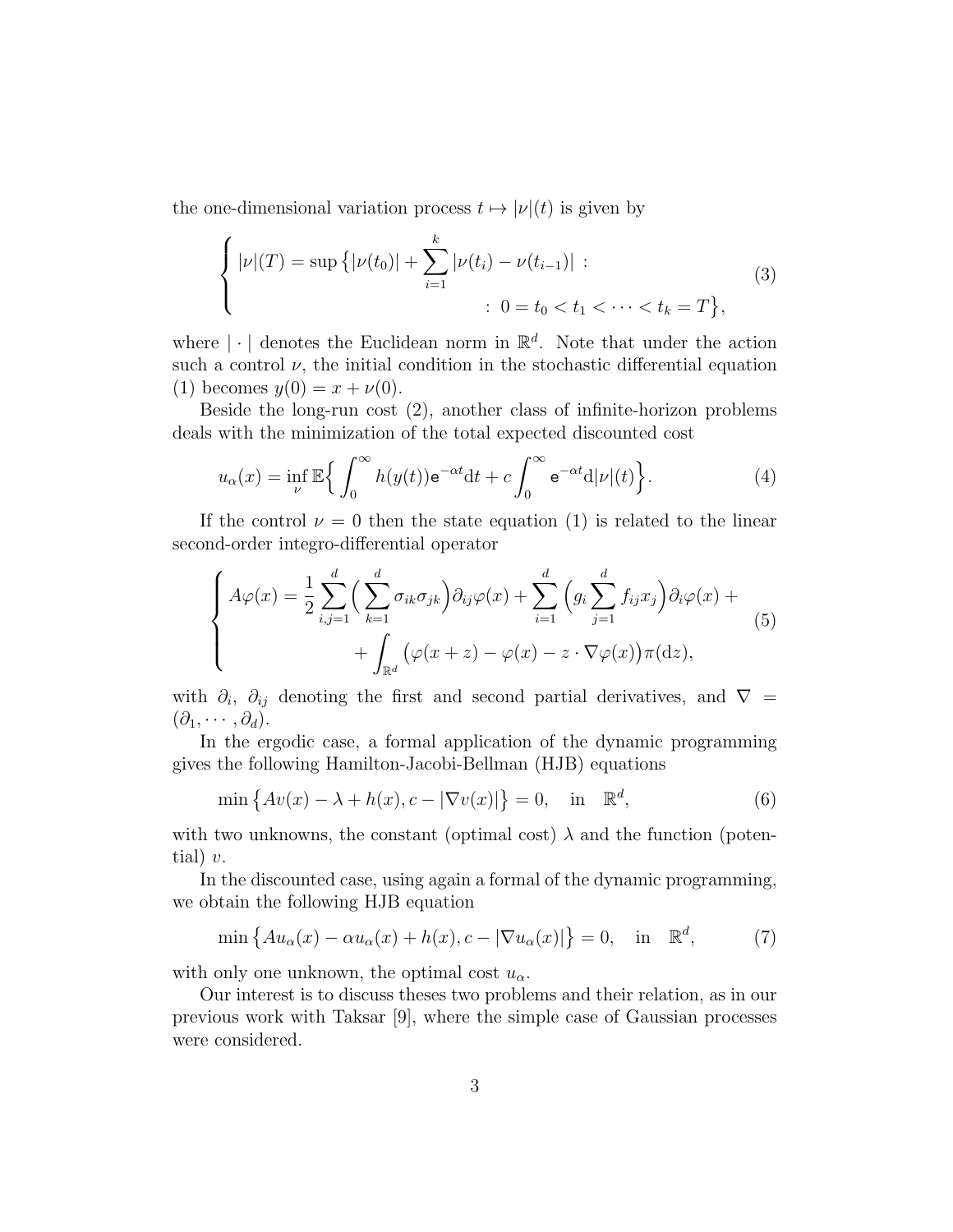#### 2 Main Results

We assume that the parameters of the model satisfy the conditions

$$
\begin{cases} \alpha, c & \text{are positive constants}, \\ f & \text{is a stable matrix, i.e., } e^{tf} & \text{is bounded as } t \to \infty, \end{cases}
$$
 (8)

and the Lévy measure satisfies

$$
\int_{\mathbb{R}^d} |z|^p \pi(\mathrm{d}z) < \infty, \quad \forall p \ge 2,\tag{9}
$$

i.e., the uncontrolled evolution has finite moments of any order, but the small jumps are of second order. The d-dimensional standard Wiener process and the centered Poisson measure  $\tilde{p}(dz, dt)$  are both independent martingales with respect to the complete and right continuous filtration ( $\mathcal{F}(t)$ :  $t \geq$ 0). Some variations of the above assumption could be used, but the non degeneracy of  $\sigma$  (i.e., invertible) seems necessary in various points of the discussion below.

The set of control functionals  $V$  consists of all right continuous with lefthand limits (cad-lag) processes  $(\nu(t): t \geq 0)$  taking values in  $R^d$ , progressively measurable with respect to the complete and right continuous filtration  $(\mathcal{F}(t): t > 0)$  and such that the variation process  $t \mapsto |\nu|(t)$  defined by (3) satisfies

$$
E\{|\nu|(t)\} < \infty, \quad \forall t > 0,\tag{10}
$$

and for technical reason, we adopt the convention that  $\nu(0-) = 0$  and  $|\nu(0)| = |\nu|(0).$ 

Also, the holding cost function h satisfies the polynomial growth conditions below, namely, there exist positive constants  $C_0, C_1, C_2$  and  $m > 1$  such that, for any  $x, \chi$  in  $\mathbb{R}^d$ ,  $0 < |\chi| < 1$ , we have

$$
\begin{cases}\n0 \le h(x) \le C_0(1+|x|^m), \\
|h(x) - h(x+\chi)| \le C_1|\chi|\big(1+h(x)\big), \\
0 < h(x+\chi) + h(x-\chi) - 2h(x) \le C_2|\chi|^2\big(1+h(x)\big).\n\end{cases} \tag{11}
$$

Moreover, we suppose that  $h$  is strictly convex and that

$$
|x|^{-1}h(x) \to \infty \quad \text{as} \quad |x| \to \infty. \tag{12}
$$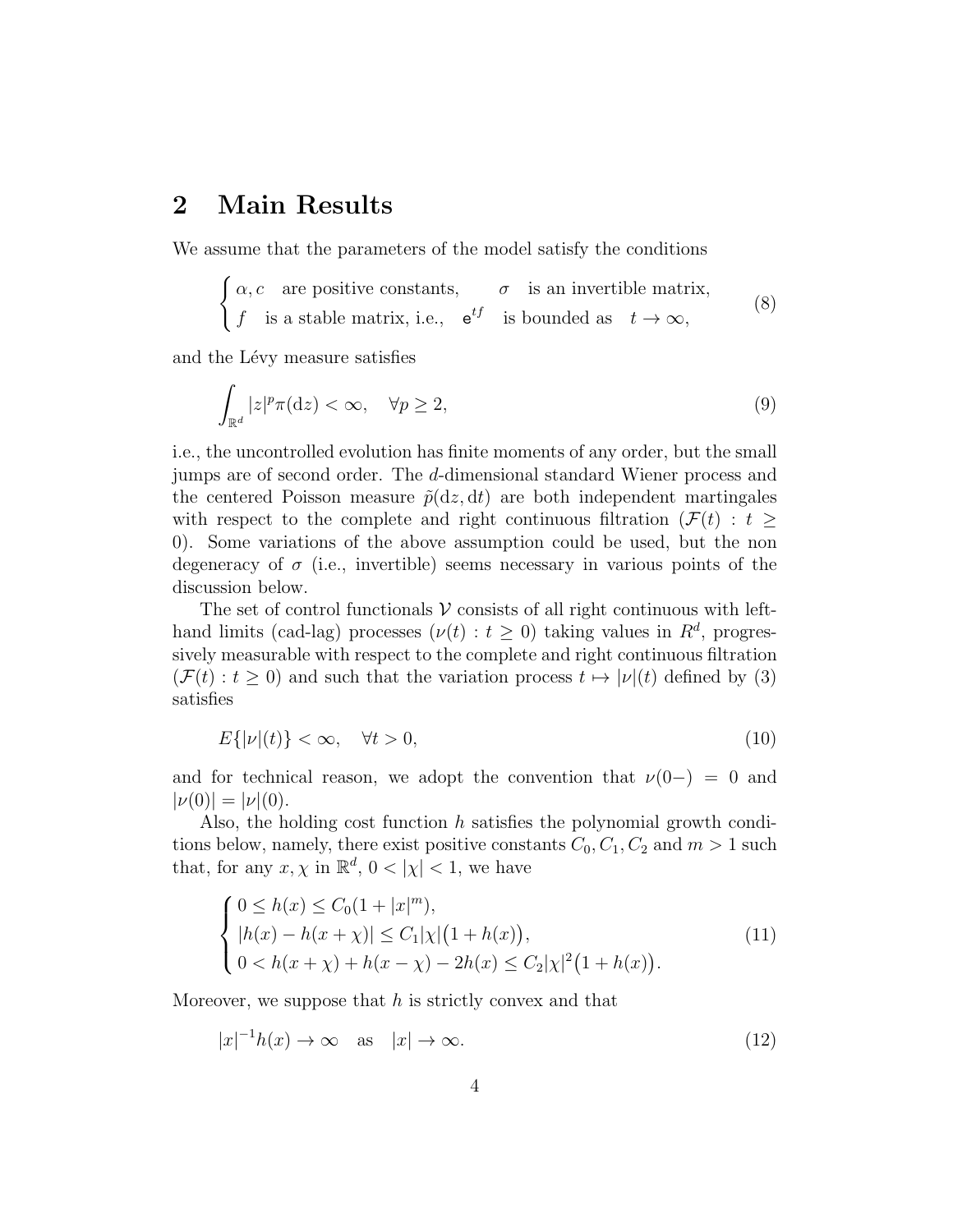For instance,  $h(x) = x^2$  has this properties.

The costs are defined as follows:

$$
\begin{cases}\n\mathcal{J}(x,\nu,\alpha) = \int_0^\infty h(y(t)) \mathrm{e}^{-\alpha t} \mathrm{d}t + c \int_0^\infty \mathrm{e}^{-\alpha t} \mathrm{d}|\nu|(t), \\
J(x,\nu,\alpha) = \mathbb{E}\left\{\mathcal{J}(x,\nu,\alpha)\right\}, \\
K(x,\nu) = \lim_{T \to \infty} \frac{1}{T} \mathbb{E}\left\{\int_0^T h(y(t)) \mathrm{d}t + c|\nu|(T)\right\},\n\end{cases}
$$
\n(13)

and therefore

$$
\begin{cases}\n u_{\alpha}(x) = \inf \{ J(x, \nu, \alpha) : \nu \in \mathcal{V} \}, \\
 \lambda = \inf \{ K(x, \nu) : \nu \in \mathcal{V} \},\n\end{cases}
$$
\n(14)

where  $\lambda$  is expected to be independent of x. Note that if the assumption (11) is imposed then the condition (9), for  $p = 2$  and  $p = \max\{2, m\}$ , implies that the costs  $J(x, \nu, \alpha)$  and  $K(x, \nu)$  are both finite, at least for  $\nu = 0$ .

Our main results

**Theorem 2.1.** Under the assumptions  $(8), \ldots, (12)$ , the ergodic cost  $\lambda$  is independent of the initial state x and

$$
\alpha u_{\alpha}(x) \to \lambda \quad as \quad \alpha \to 0,\tag{15}
$$

where the convergence is locally uniform in x belonging to  $\mathbb{R}^d$ .

Theorem 2.2. There exist a convex and Lipschitz continuous function v with  $v(0) = 0$  and a bounded, open, and nonempty region D in  $\mathbb{R}^d$  such that

$$
\begin{cases}\nAv + h \ge \lambda & \text{in } \mathcal{D}(\mathbb{R}^d), \\
|\nabla v| \le c & a.e. \text{ in } \mathbb{R}^d,\n\end{cases}
$$
\n(16)

and v belongs to  $W^{2,\infty}(D)$ , and

$$
\begin{cases}\nAu + h = \lambda & a.e. \in D, \\
|\nabla v| = c & a.e. \in \partial D.\n\end{cases}
$$
\n(17)

Moreover, if  $\partial D$  is of class  $C^3$ , u is three times continuously differentiable on  $\overline{D} = D \cup \partial D$ , and  $\nabla v$  is never tangent to  $\partial D$ , then there exists  $\nu_x^*$  in  $\mathcal V$ such that

$$
K(x, \nu_x^*) = \lambda,\tag{18}
$$

*i.e.*,  $\nu_x^*$  *is an optimal ergodic (or stationary) policy.*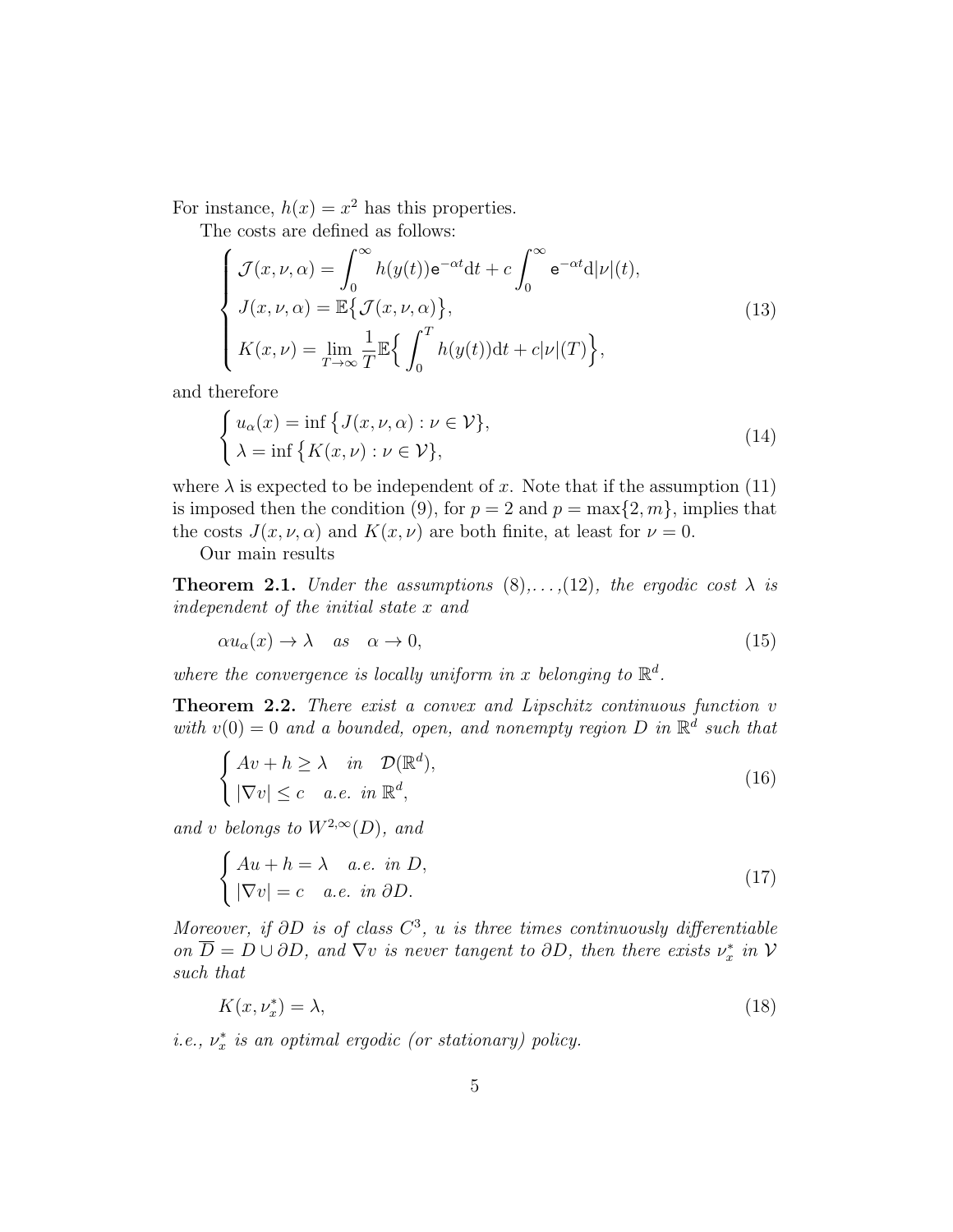Remark that  $\mathcal{D}'(\mathbb{R}^d)$  denotes the space of Schwartz distributions in  $\mathbb{R}^d$ and  $W^{2,\infty}(D)$  is the Sobolev space of bounded functions with Lipschitz first derivatives in D.

#### 3 A Priori Estimates

Considering the Gaussian-Poisson process

$$
\beta(t) = gt + \sigma w(t) + \int_{\mathbb{R}_*^d \times ]0,t]} z\tilde{p}(\mathrm{d}z, \mathrm{d}s),\tag{19}
$$

the state  $(y(t): t \geq 0)$  of the system (1) can be written as

$$
y(t) = e^{tf}x + \int_0^t e^{(t-s)f} d\beta(s) + \int_0^t e^{(t-s)f} d\nu(s), \qquad (20)
$$

and if each control  $\nu$  is decomposed into its continuous part  $\nu^c$  and its purely jump part  $\nu^j$ , with  $\nu = \nu^c + \nu^j$ ,  $\nu^c(0) = 0$  and  $\nu^j(0-) = 0$ , all by components, then the cost of controlling becomes the constant  $c$  times the integral

$$
\int_0^\infty \mathbf{e}^{-\alpha t} d|\nu|(t) = \int_0^\infty \mathbf{e}^{-\alpha t} d|\nu^c|(t) + \sum_{t \ge 0} \mathbf{e}^{-\alpha t} |\nu^j(t) - \nu^j(t-)|, \qquad (21)
$$

Note that  $\nu^c$  and  $\nu^j$  have locally bounded variation,  $\nu^j$  is right continuous with left-hand limits and with countably many discontinuities. Essentially based on [6] and [10] we have

**Proposition 3.1.** If  $(8)$ ,..., $(12)$  are satisfied then exists a constant  $K_0 > 1$ such that, for any  $x, \chi$  in  $\mathbb{R}^d$ ,  $0 \leq |\chi| \leq 1$ , and  $\alpha > 0$ , we have

$$
\begin{cases}\n0 \le u_{\alpha}(x) \le c|x| + (K_0 - 1)\alpha^{-1}, \n|u_{\alpha}(x) - u_{\alpha}(x + \chi)| \le C_1|\chi|(c|x| + K_0\alpha^{-1}), \n0 \le u_{\alpha}(x + \chi) + u_{\alpha}(x - \chi) - 2u_{\alpha}(x) \le C_2|\chi|^2(c|x| + K_0\alpha^{-1}).\n\end{cases}
$$
\n(22)

where c is the constant in (8) that appears in the cost (13), and  $C_1, C_2$  are the constants in assumptions (11).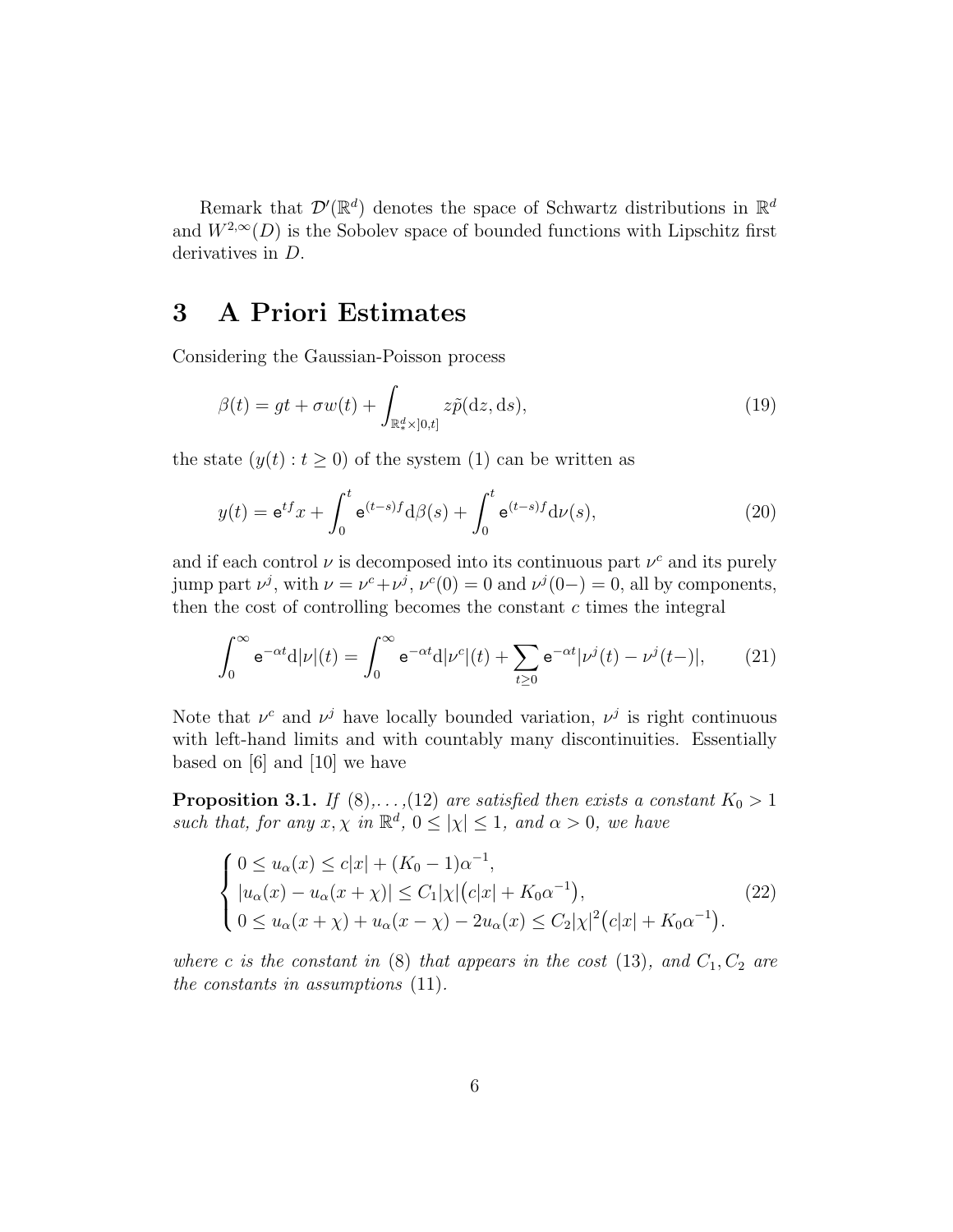Proof. We follows the arguments in the joint paper with Taksar [9]. For instance, to show the first part (22), consider the reflected diffusion processes with jumps

$$
\begin{cases}\ndy_0(t) = fy_0(t)dt + d\beta(t) - y_0(t)d\xi_0(t),\ny_0(0) = 0, \quad \xi_0(0) = 0,\|y_0(t)\| \le 1, \quad \forall t \ge 0,\nd\xi_0(t) \ne 0 \quad \text{only if} \quad |y_0(t)| = 1,\n\end{cases}
$$
\n(23)

where  $\beta$  given by (19) and ( $\xi_0(t) : t \geq 0$ ) is a one-dimensional increasing cad-lag (continuous from the right with left-hand limits) process, e.g., see [8]. Then Itô formula applied to the function  $(y, t) \mapsto |y|^2 e^{-\alpha t}$  yields

$$
\begin{cases}\n|y_0(T)|^2 e^{-\alpha T} + \alpha \int_0^T |y_0(t)|^2 e^{-\alpha t} dt + 2 \int_0^T e^{-\alpha t} d\xi_0(t) = \\
= 2 \int_0^T y_0(t) \cdot [fy_0(t) dt + d\beta(t)] + \int_0^T \text{Tr}(\sigma \sigma^*) e^{-\alpha t} dt + (24) \\
+ 2 \int_0^T e^{-\alpha t} dt \int_{\mathbb{R}^d_*} |z|^2 \pi(dz),\n\end{cases}
$$

which implies the estimate

$$
\alpha \mathbb{E}\left\{\int_0^T \mathrm{e}^{-\alpha t} \mathrm{d}\xi_0(t)\right\} \le |g| + |f| + \frac{1}{2}\mathrm{Tr}(\sigma \sigma^*) + \int_{\mathbb{R}^d_*} |z|^2 \pi(\mathrm{d}z). \tag{25}
$$

The reflected diffusion processes with jumps shows that, under the action of the bounded variation control process  $d\nu(t) = y_0(t) d\xi_0(t)$ , the state of system (i.e.,  $y_0(t)$ ) remains within the unit ball if it starts in this ball. Thus, a recipe to keep the state of the system within the unit ball is to make an initial jump to the origin and then reflect the process on the boundary.

This means that if for each x in  $\mathbb{R}^d$  we define

$$
\begin{cases}\n\nu_x(t) = -x - \int_0^t y_0(s) \, d\xi_0(s), & \forall t \ge 0, \\
y_x(t) = y_0(t), & \forall t \ge 0, \quad \text{as in (23)},\n\end{cases}\n\tag{26}
$$

then  $(y_x(t): t \ge 0)$  is the solution of the stochastic differential equation (20) for the initial condition x and the control  $\nu_x$ , and

$$
u_{\alpha}(x) \le J(x, \nu_x, \alpha) = c|x| + J(x, \nu_0, \alpha). \tag{27}
$$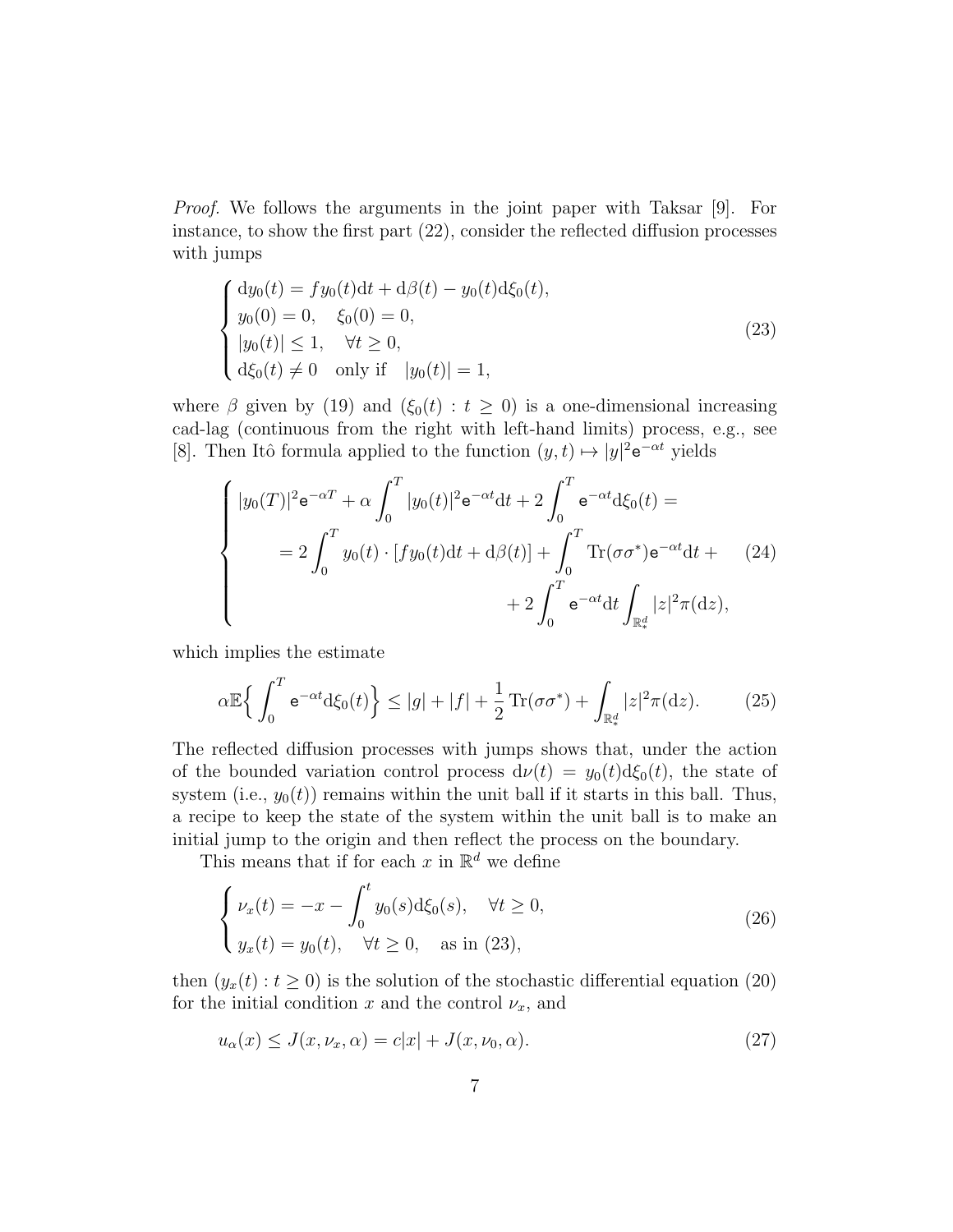Next, in view of the estimate (25), we deduce the first part of (22) with

$$
K_0 = 1 + |g| + |f| + \frac{1}{2} \operatorname{Tr}(\sigma \sigma^*) + \int_{\mathbb{R}^d_*} |z|^2 \pi(\mathrm{d}z) + \sup_{|x| \le 1} |h(x)|. \tag{28}
$$

To verify the second part of (22), use the inequality

$$
|u_{\alpha}(x) - u_{\alpha}(x + \lambda \chi)| \leq \sup_{\nu} |J(x, \nu, \alpha) - J(x + \lambda \chi, \nu, \alpha)|,
$$

for  $|\chi| = 1$  and  $\lambda$  in  $(0, 1]$ , where the supremum is taken over all controls  $\nu$ satisfying

$$
J(x + \lambda \chi, \nu, \alpha) \le c(|x| + 1) + (K_0 - 1)\alpha^{-1}.
$$

Next, if  $C_1$  is the constant in assumption (11) then combine the above inequalities with

$$
\left| h\big(y_x(t)\big) - h\big(y_{x+\lambda x}(t)\big) \right| \leq C_1 \lambda \left| e^{tf} \chi \right| \left[ 1 + h\big(y_x(t)\big) \right],
$$

to deduce the second part of (22), after remarking that  $|e^{tf}\chi| \leq 1$ .

For the last part, as above begin with

$$
|u_{\alpha}(x + \lambda \chi) + u_{\alpha}(x - \lambda \chi) - 2u_{\alpha}(x)| \le
$$
  
\$\le \sup\_{\nu} |J(x + \lambda \chi, \nu, \alpha) + J(x - \lambda \chi, \nu, \alpha) - 2J(x, \nu, \alpha)|\$,

for  $|\chi| = 1$  and  $\lambda$  in  $(0, 1]$ , where again the supremum is taken over all controls  $\nu$  satisfying

$$
J(x \pm \lambda \chi, \nu, \alpha) \le c(|x| + 1) + (K_0 - 1)\alpha^{-1}.
$$

Next, if  $C_2$  is the constant in assumption (11) then combine the above inequalities with

$$
\left| h(y_{x+\lambda\chi}(t)) + h(y_{x-\lambda\chi}(t)) - 2h(y_x(t)) \right| \le
$$
  
 
$$
\leq C_2 \lambda^2 |e^{tf} \chi|^2 [1 + h(y_x(t))],
$$

to complete the proof.

 $\Box$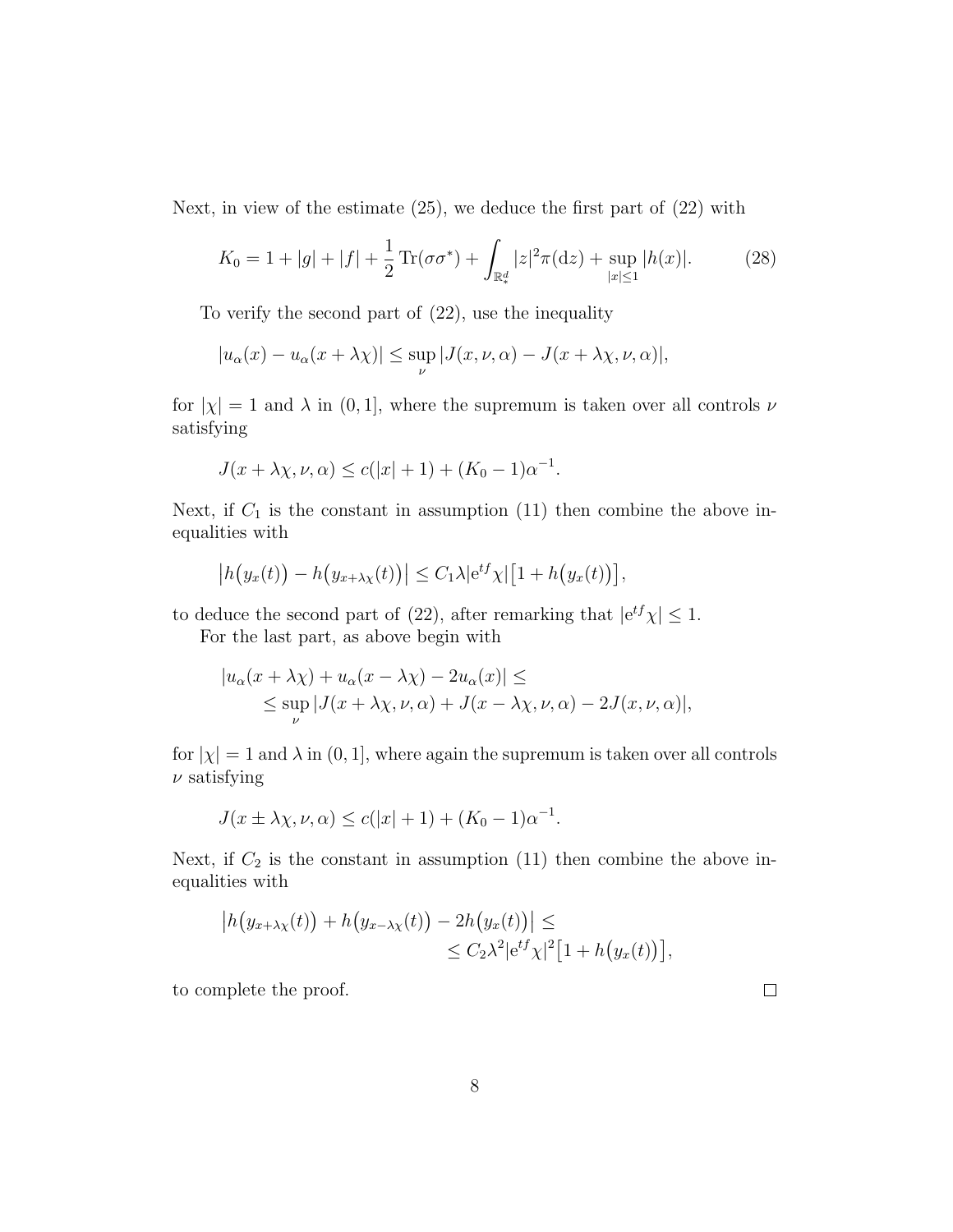A direct consequence of the above Proposition is the fact that if the second derivatives of h are bounded and all eigenvalues of  $f$  are strictly negative then the second derivatives of  $u_{\alpha}$  are equi-bounded in  $\alpha > 0$ .

Following the arguments in [6], [10] and [9], the optimal cost  $u_{\alpha}$  satisfies

$$
\begin{cases}\n u_{\alpha} \in W_{loc}^{2,\infty}(\mathbb{R}^{d}), & \text{i.e., locally Lipschitz first derivatives,} \\
 Au_{\alpha} - \alpha u_{\alpha} + h \ge 0, & \text{a.e. in } \mathbb{R}^{d}, \\
 |\nabla u_{\alpha}| \le c \quad \text{in } \mathbb{R}^{d}, \\
 Au_{\alpha} - \alpha u + \alpha_{h} = 0, & \text{a.e. in } \left[ |\nabla u_{\alpha}| < c \right],\n\end{cases}
$$
\n(29)

where  $[|\nabla u_{\alpha}| < c]$  denotes the set of points x in  $\mathbb{R}^d$  satisfying  $|\nabla u_{\alpha}(x)| < c$ . Next, define the open set (the continuation region)

$$
D_{\alpha} = \{ x \in \mathbb{R}^d : |\nabla u_{\alpha}(x)| < c \},\tag{30}
$$

and define the sets  $D$  and  $S$  as follows:

**Definition 3.2.** A point x in  $\mathbb{R}^d$  belongs to the set D if there exits a constant  $r = r(x) > 0$ , and sequences  $x_k \to x$  and  $\alpha_k \to 0$  as  $k \to \infty$  such that  $\{|y - x_k| < r\} \subset D_{\alpha_k}$ , for every k. While a point x in  $\mathbb{R}^d$  belongs to S if there exit sequences  $x_k \to x$  and  $\alpha_k \to 0$  as  $k \to \infty$  such that  $x_k \notin D_{\alpha_k}$ , for  $\Box$ every  $k$ .

As in [9], we can show that under the assumptions of Proposition 3.1 the set D is bounded and open, the set S is closed and  $\mathbb{R}^d = D \cup S$ . Actually, a key point is the use of assumption (12) to show that  $D_{\alpha}$  is included in the ball  $\{x \in \mathbb{R}^d : |x| \leq K_1\}$  with  $K_1$  defined by

$$
\begin{cases} K_1 = \sup \{ x \in \mathbb{R}^d : h(x) \le a + b|x| \}, \\ \text{with } a = c|g| + K_0 \text{ and } b = c(1 + |f|), \end{cases}
$$
 (31)

where  $K_0$  is the constant (28). Moreover

**Theorem 3.3.** Under the assumptions  $(8), \ldots, (12)$ , the set D given in Definition 3.2 is nonempty. Moreover, for every  $0 < \alpha < 1$ , we have

$$
|\nabla u_{\alpha}(x) - \nabla u_{\alpha}(x')| \le K_2 |x - x'|, \quad \forall x, x' \in D_{\alpha}
$$
\n(32)

for some constant  $K_2$  independent of  $\alpha$ , and outside of the continuation set  $D_{\alpha}$ , the function  $u_{\alpha}$  is linear along the gradient, i.e.,

$$
u_{\alpha}(x + \theta \nabla u_{\alpha}(x)) = u_{\alpha}(x) + c^2 \theta, \quad \forall x \notin D_{\alpha} \text{ and } \theta > 0,
$$
 (33)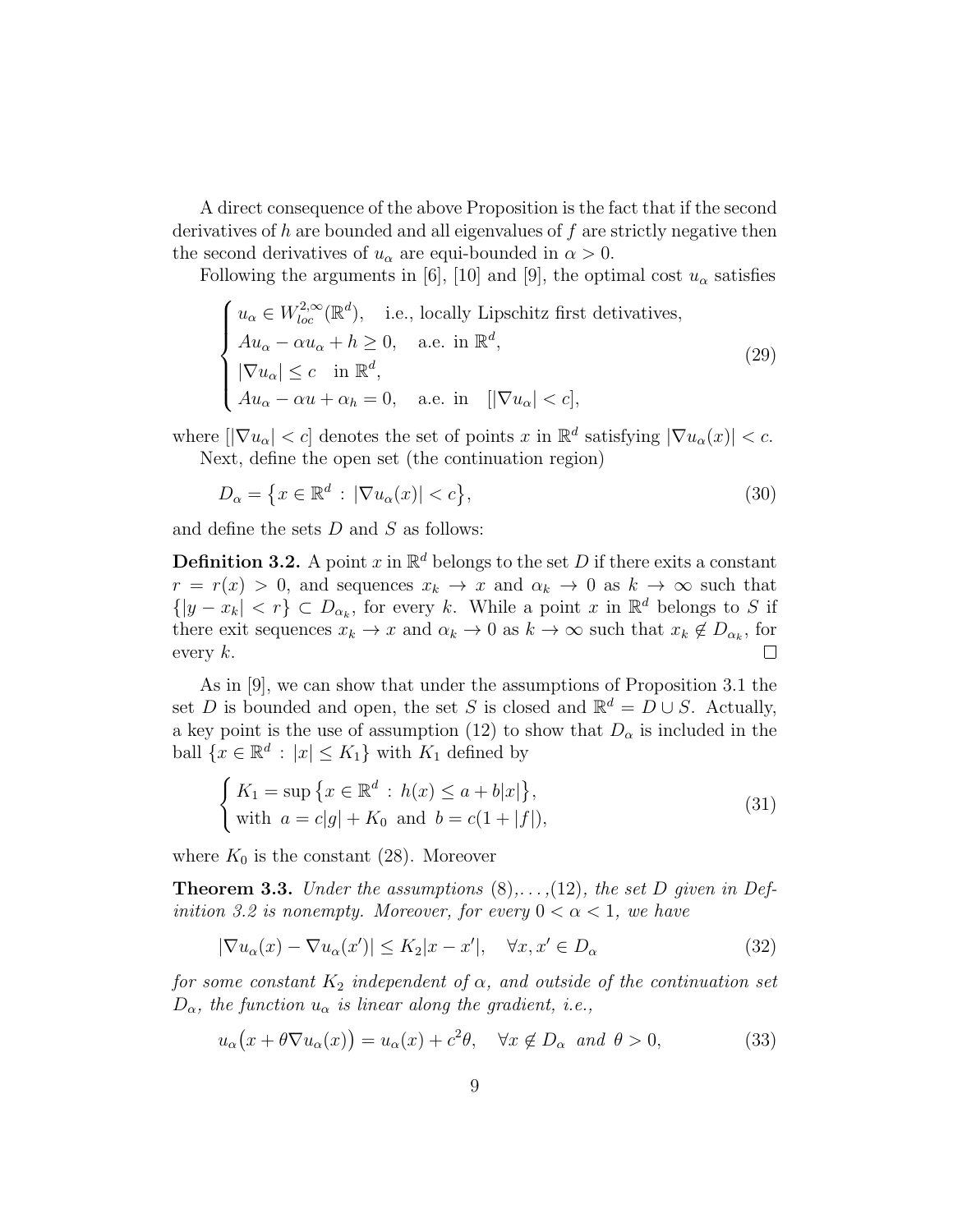where  $u_{\alpha}(x)$  is the discounted optimal cost function (14), and c is the constant that appears in the cost (13).

*Proof.* Because  $u_{\alpha}$  is convex we have

$$
\int_{\mathbb{R}^d} \left( u_\alpha(x+z) - u_\alpha(x) - z \cdot \nabla u_\alpha \right) \pi(\mathrm{d}z) \ge 0,\tag{34}
$$

which implies that

$$
0 = Au_{\alpha} - \alpha u_{\alpha} + h \ge Lu_{\alpha} - \alpha u_{\alpha} + h \quad \text{in} \quad D_{\alpha}, \tag{35}
$$

where L is the strict partial differential operator in A.

By means of the almost-local Schauder estimate for integro-differential operators (e.g., see [7] or Garroni and Menaldi [5]) the function  $u_{\alpha}$  is smooth, and to show  $(32)$ , we need to verify that for some set of d independent directions  $(\chi_1, \ldots, \chi_d)$  in  $\mathbb{R}^d$  we have

$$
\sum_{k=1}^{d} \frac{\partial^2 u_{\alpha}(x)}{\partial \chi_k^2} \le K_2, \quad \forall x \in D_{\alpha}.\tag{36}
$$

Thus, combining (35), if  $\sigma_k$  denotes the k column of the matrix  $\sigma$  and  $\chi_k =$  $\sigma_k |\sigma_k|^{-1}$  then

$$
\left\{\n\sum_{k=1}^{d} \frac{\partial^2 u_{\alpha}(x)}{\partial \chi_k^2} \leq \left(\n\min_k |\sigma_k|\right)^{-2} \left(\alpha u_{\alpha}(x) - \n\sum_{j=1}^{d} \sigma_j(x) \right) - \left(g + fx\right) \cdot \nabla u_{\alpha}(x) - h(x)\n\right).
$$
\n(37)

Hence, the constant  $K_2$  is given by

$$
K_2 = 2\left(\min_k |\sigma_k|\right)^{-2} \left(K_0 - 1 + c|g| + c(1 + |f|)K_1\right),\tag{38}
$$

where  $K_0$  and  $K_1$  are the constants appearing in (28) and (31).

Now, to show that D is nonempty, let  $x_\alpha$  be a point in  $\mathbb{R}^d$ , where  $u_\alpha(\cdot)$ attains its absolute minimum. Then  $\nabla u_{\alpha}(x_{\alpha}) = 0$  and  $x_{\alpha}$  belongs to  $D_{\alpha}$ . Next, use estimate (32) to deduce that

$$
\{x \in \mathbb{R}^d : |x - x_\alpha| \le \varepsilon\} \subset D_\alpha \quad \text{for} \quad 0 < \alpha < 1, \ 0 < \varepsilon \le cK_2^{-1}, \tag{39}
$$

where  $K_2$  is the constant given by (38), which appears in estimate (32). Therefore, any limit point of the family  $\{x_\alpha : 0 < \alpha < 1\}$  belongs to D. Note that at least one limit point exists in view of the bound  $D_{\alpha} \subset \{x \in \mathbb{R}^d :$  $|x| \leq K_1$  with  $K_1$  given by (31).  $\Box$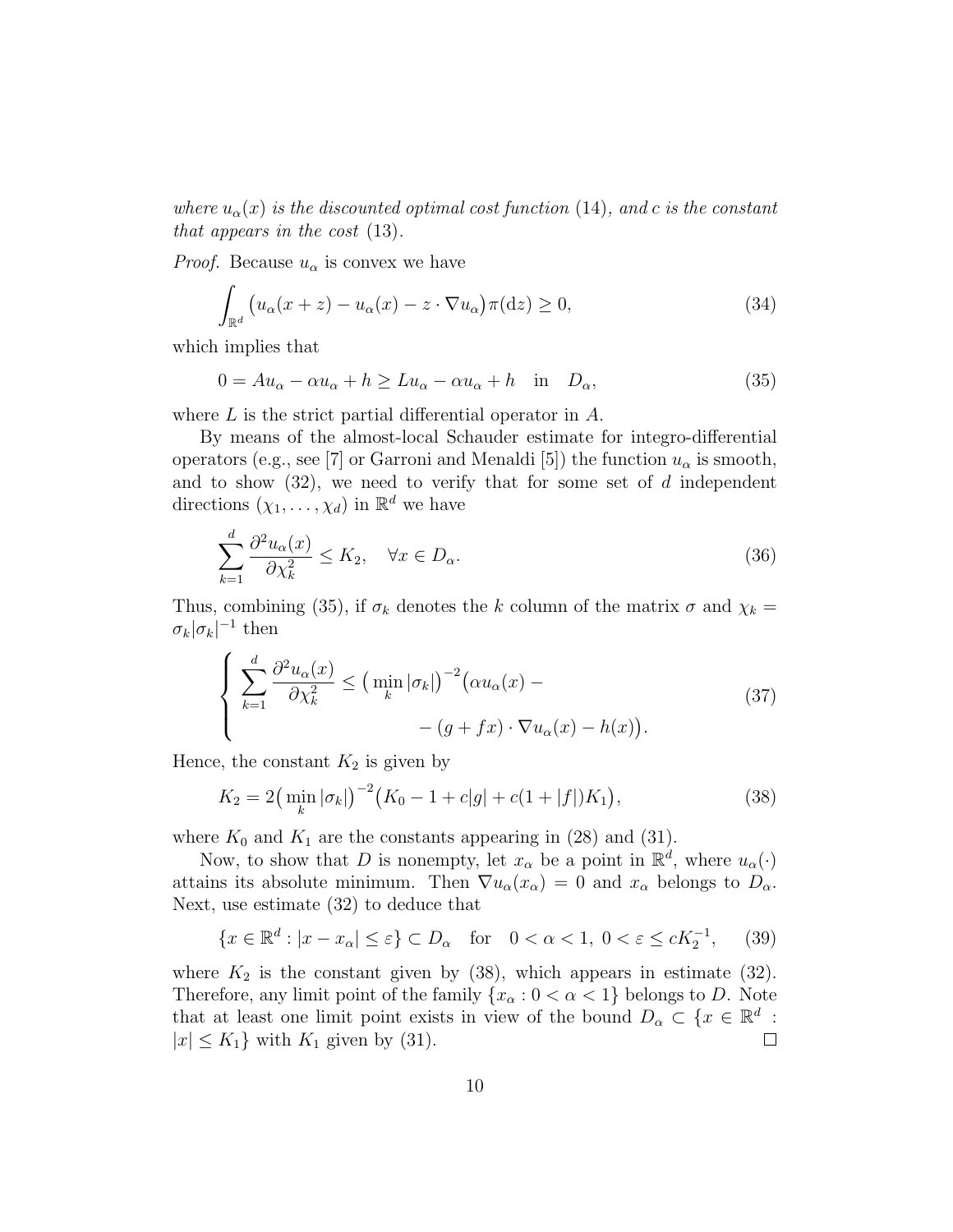As a Corollary of the above Theorem we can mention that if the second derivatives of  $h$  are bounded and all eigenvalues of  $f$  are strictly negative then the estimate (32) holds true for any x in  $\mathbb{R}^d$ . There are other interesting questions that we leave for a more detailed paper.

#### 4 Potential Function and Optimal Control

In the previous section we studied most of the preliminary steps to deduce the main results. By no means, this presentation was comprehensive (actually, full details would need much more space), our intention was to convince the reader of the validity of our assertions. In this section, even with less details, we discuss briefly the proofs of Theorems 2.1 and 2.2. As mentioned earlier, full details (and extensions) of all these arguments will appear in a later work.

There are two points to cover, the passage to the limit as  $\alpha \to 0$  and the validity of the Hamilton-Jacobi-Bellman equations, both points are obtained almost simultaneously. Indeed, essentially due to the a priori estimates on  $u_{\alpha}$ , specially the fact that the gradients  $\nabla u_{\alpha}$  are equi-bounded and  $u_{\alpha}$  are convex, we deduce that  $\alpha u_{\alpha}(x) \rightarrow \lambda$  and  $v_{\alpha}(x) = u_{\alpha}(x) - u_{\alpha}(0) \rightarrow v(x)$ , locally uniformly in x, for some sequence  $\alpha = \alpha_k \to 0$ , where  $\lambda \geq 0$  is a constant and  $v$  is a Lipschitz convex function. This implies the relation  $(16)$ and (17) as  $\alpha \to 0$ , actually, Av is a Radon measure. Again, the almost-local Schauder estimate for integro-differential operators implies that  $v$  is smooth on D and the estimates (32) and (33) of Theorem 3.3 hold true for  $v$  instead of  $u_{\alpha}$ . This also implies that  $|\nabla v(x)| = c$  for almost every x in  $S = \mathbb{R}^d \setminus D$ .

If the continuation region  $D$  is smooth then there exists a smooth function  $\rho$  such that

$$
\begin{cases}\nD = \{x \in \mathbb{R}^d : \rho(x) < 0\}, \\
\partial D = \{x \in \mathbb{R}^d : \rho(x) = 0\}, \\
|\nabla \rho(x)| \ge 1 \quad \text{on} \quad \partial D,\n\end{cases} \tag{40}
$$

and there exists a function  $M(x)$  from a neighborhood of  $\partial D$  into the set of  $d \times d$  symmetric matrices, which is twice-continuously differentiable and satisfies

$$
\begin{cases}\nz \cdot M(x)z > 0, \quad \forall z \in \mathbb{R}^d, \ z \neq 0, \ \forall x, \\
-\nabla v(x) = M(x)\nabla \rho(x), \quad \forall x \in \partial D,\n\end{cases} \tag{41}
$$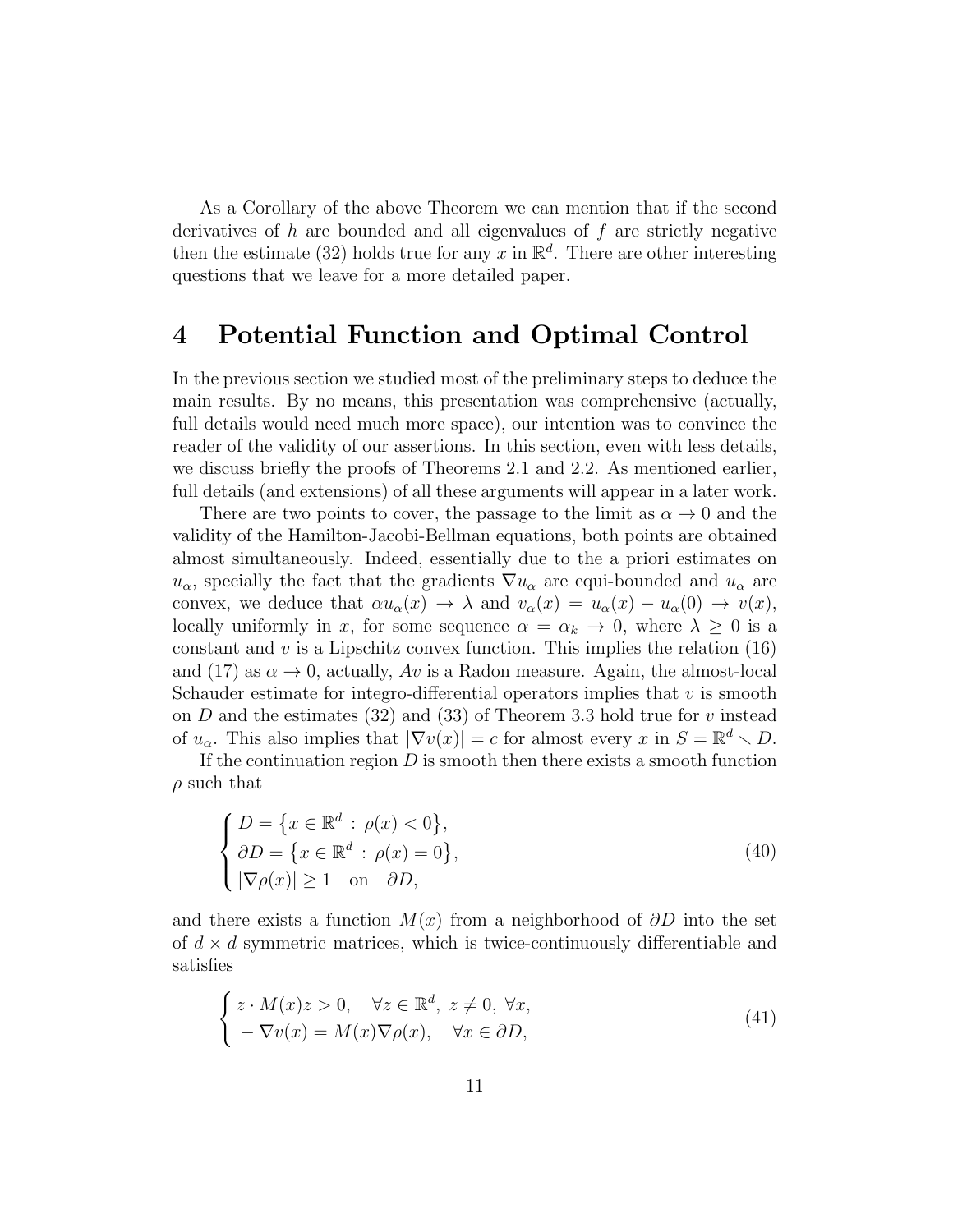i.e., the free boundary  $\partial D$  and the potential v are smooth, and  $\nabla v$  is never tangent to  $\partial D$ . Under these assumptions we can build the reflected diffusion process on  $D$  (see e.g., [8]), which provides an optimal stationary control policy.

Another hard question is the regularity of the free boundary  $\partial D$ . This is very related to the  $W^{3,\infty}$ -regularity of the value function v. Results in this direction can be found in Soner and Shreve [12], where a two-dimensional case with unidirectional control is studied, and in Williams et al [13], where local regularity (outside of some lower-dimensional region) is obtained. Certainly, there are several recent papers on this type of singular control, e.g. Bensoussan et al [3], among many others.

Remark that if the matrix  $f$  is not assumed to be stable then the cost of the control (due to the rate function  $h$ ) may force the system to be stable. Moreover, the bounded variation controls may cause the system to remain within a bounded region, see (23). Thus, a little more analysis is necessary to deal with the case when the matrix  $f$  is not necessarily stable, this (and other related questions) will be discussed in a coming paper.

Acknowledgement: The authors would like to thank the referee for the detailed first review that allows us to improve our paper.  $\Box$ 

## References

- [1] A. Arapostathis, V. S. Borkar, and M. K. Ghosh. Ergodic control of diffusion processes. Cambridge University Press, Cambridge, 2012.
- [2] A. Bensoussan. Perturbation methods in optimal control. John Wiley & Sons Ltd., Chichester, 1988.
- [3] A. Bensoussan, J. Liu, and J. Yuan. Singular control and impulse control: A common approach. Discrete and Continuous Dynamical Systems - Series B (DCDS-B), 13:27–57, 2010.
- [4] W.H. Fleming and H.M. Soner. Controlled Markov Processes and Viscosity Solutions. Springer-Verlag, New York, 1992.
- [5] M. G. Garroni and J. L. Menaldi. Second order elliptic integrodifferential problems. Chapman & Hall/CRC, Boca Raton, FL, 2002.